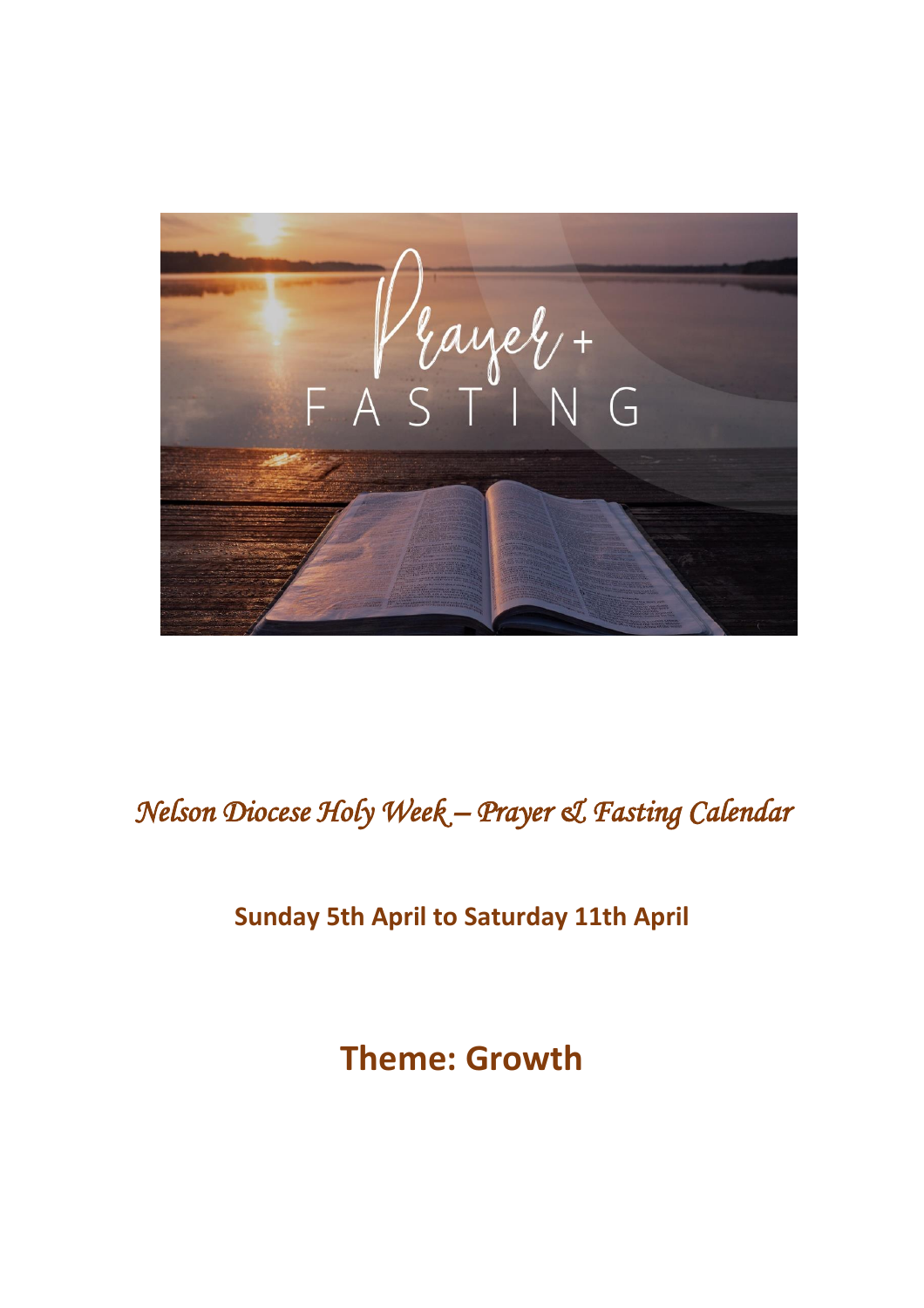### **WELCOME & INTRODUCTION TO THE DISCIPLINE OF PRAYER AND FASTING DURING HOLY WEEK**

Fasting remains one of the most challenging but spiritually rewarding Christian disciplines. Over Holy Week let us join together in prayer and fast as a diocese every day from 6am to 6pm. Our prayers will focus on our personal lives, our diocese, parishes, communities and our country.

#### **HOW TO FAST**

Fasting is a central part of Lent. Traditionally it includes reducing our food intake. We fast to allow our physical hunger to remind us of our spiritual hunger – our longing and desire for God. The purpose of this time is to turn our attention to both God and others in prayer.

- Decide therefore whether you would like to fast from food or something else that will help you connect with your hunger for God.
- Determine to set aside a time for prayer and read scripture. Your prayer time could be early in the morning, at lunchtime or in the evening.
- Alternatively, you may want to pray together with your church community or friend/s at a specific time and place or with your family and spend time in prayer before family mealtimes.
- If you are fasting a meal (or two meals) be aware of the weakness, tiredness or irritability that one may feel. Turn that to pray and keep hydrated. Lighten your workload if possible.
- Please consult your doctor to ensure it is safe to fast. Fast as you can, not as you can't.

Over these seven days of Holy Week, please also think through how you might be a blessing to others since acts of mercy and kindness towards the poor are an important part of fasting.

Some suggestions include:

- If you are abstaining from food, then give the food, or the cost of your meals to the needy.
- If you are fasting watching TV or Netflix, gift that time to a friend and pray with them.
- If fasting from chocolate, buy it as a gift for someone else  $\odot$ . Be as creative in how you bless others as God leads you.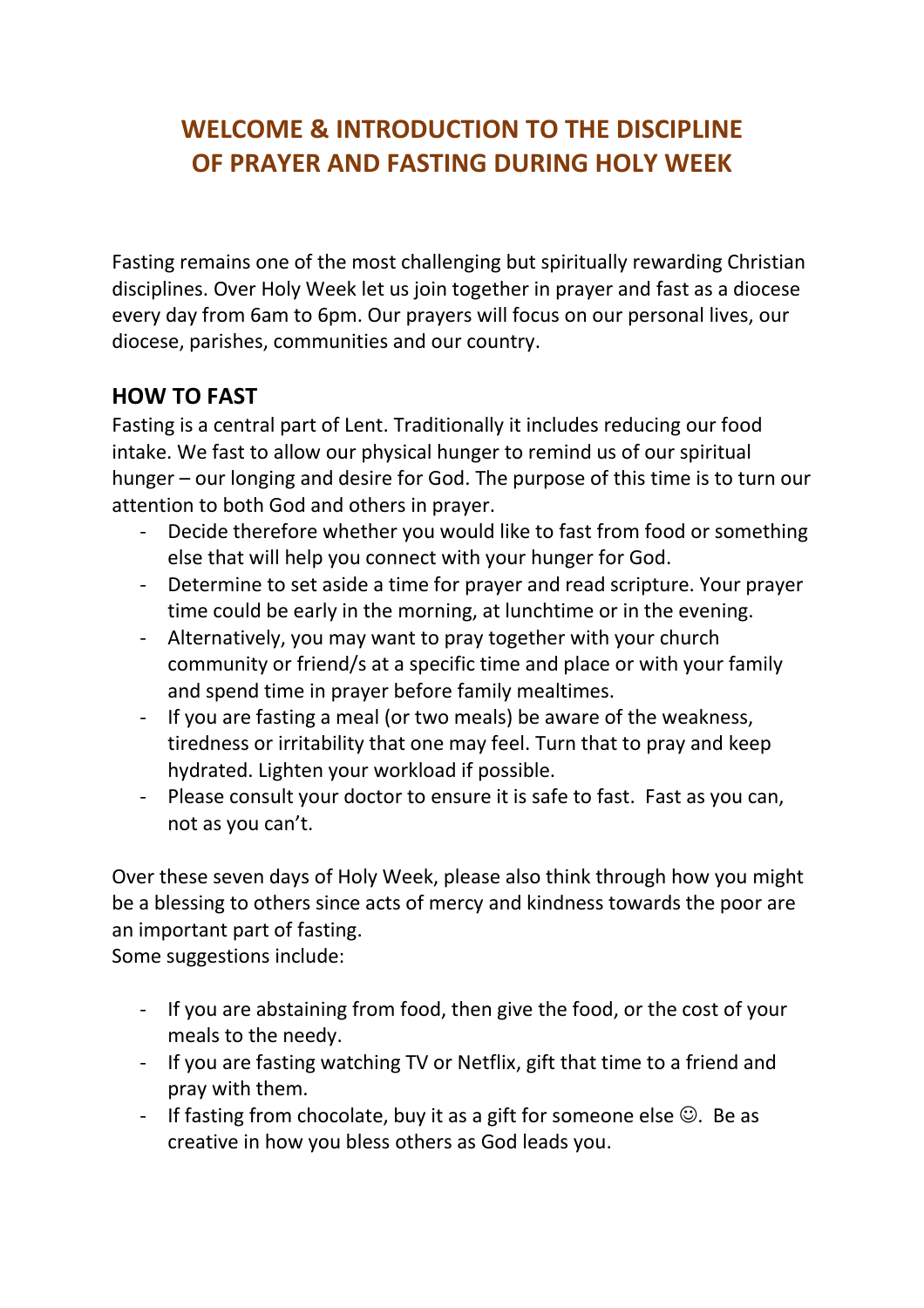| Day                       | <b>Prayer Item</b>                                                                                                                                                                                                                                                                                                                                                                                                                                                                                                                                                                                        | <b>Extra Reference</b>                                                                                                 |
|---------------------------|-----------------------------------------------------------------------------------------------------------------------------------------------------------------------------------------------------------------------------------------------------------------------------------------------------------------------------------------------------------------------------------------------------------------------------------------------------------------------------------------------------------------------------------------------------------------------------------------------------------|------------------------------------------------------------------------------------------------------------------------|
| Sunday 5th                | <b>Government and leaders</b>                                                                                                                                                                                                                                                                                                                                                                                                                                                                                                                                                                             | <b>Scriptures</b><br>2 Chronicles 7:14                                                                                 |
|                           | 1 Timothy 2:1-2 - I urge, then, first of all, that<br>petitions, prayers, intercession and<br>thanksgiving be made for all people-for<br>kings and all those in authority, that we may<br>live peaceful and quiet lives in all godliness<br>and holiness.<br>$\Rightarrow$ For Wisdom and wise counsel<br>$\Rightarrow$ For Good governance<br>$\Rightarrow$ For the national, city, towns,<br>community and church leaders<br>$\Rightarrow$ For their wellbeing<br>$\Rightarrow$ For their families                                                                                                      | Proverbs 14:3-4<br>Jeremiah 29: 7-11<br>1 Timothy 2:1-4                                                                |
| Monday 6 <sup>th</sup>    | Restoration, Renewal and Healing of<br>individuals, families and communities and the<br><b>Nation</b><br>Isaiah 40:31 "But those who hope in the Lord<br>will renew their strength. They will soar on<br>wings like eagles; they will run and not grow<br>weary, they will walk and not be faint."                                                                                                                                                                                                                                                                                                        | Psalm 51:12<br>Isaiah 35<br>Isaiah 61: 1-7<br>Jeremiah 7:14<br>Hosea 6:1<br>Joel 2:25-32<br>Amos 9:14<br>Galatians 6:1 |
| Tuesday 7 <sup>th</sup>   | Openness to the good news of Jesus Christ.<br>Missional living and evangelistic efforts in our<br>diocese, the nation and beyond                                                                                                                                                                                                                                                                                                                                                                                                                                                                          | John 1:1-14<br>Romans 10:14                                                                                            |
| Wednesday 8 <sup>th</sup> | For the Word of God to dwell in our hearts<br>richly. For God to transform us through His<br>Word as it is preached, read, studied, shared,<br>lived and prayed.<br>That the Church will continue to uphold the<br>Word through correct teaching and doctrine.<br>Pray for authentic love and unity to be<br>evident in the Body of Christ. Pray that the<br>Church of Jesus Christ all over the world will<br>be a strong witness because of the love we<br>have for each other.<br>John 15:7 " If you remain in me and my<br>words remain in you, ask whatever you wish<br>and it will be done for you" | Isaiah 55:11<br>Hebrews 4:12<br>James 1:22<br>Ecclesiastes 12:10<br>1 John 3:18<br>Psalm 12:6<br>John 15:7             |